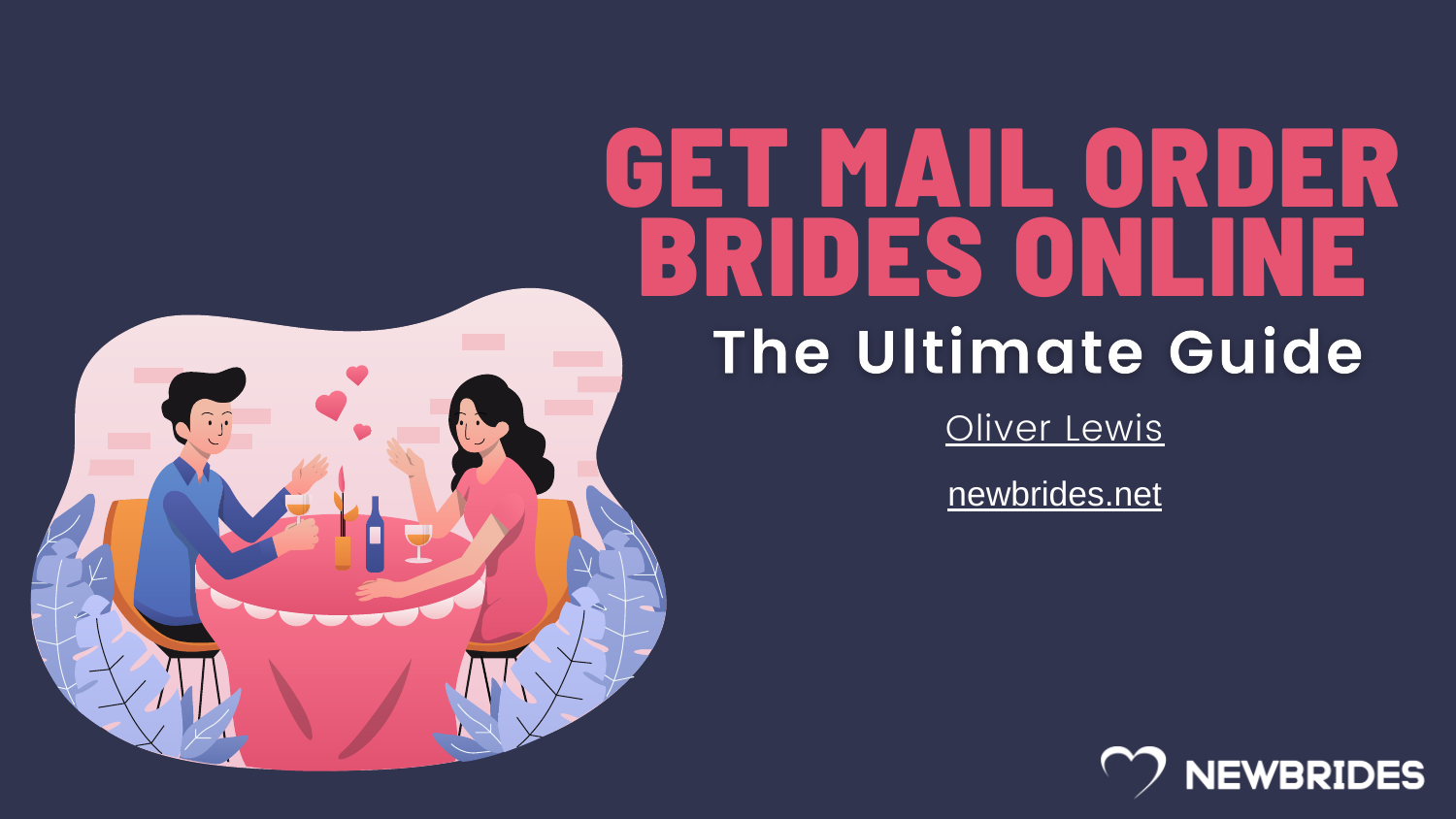

- **When you need a wife, especially from a foreign country, You can use a mail order brides sites.**
- **find out how to become a man who finds a wife online.**
- **Here is a 5-step guide on how to**
- **find bride for marriage on the**
- **internet. Read On**

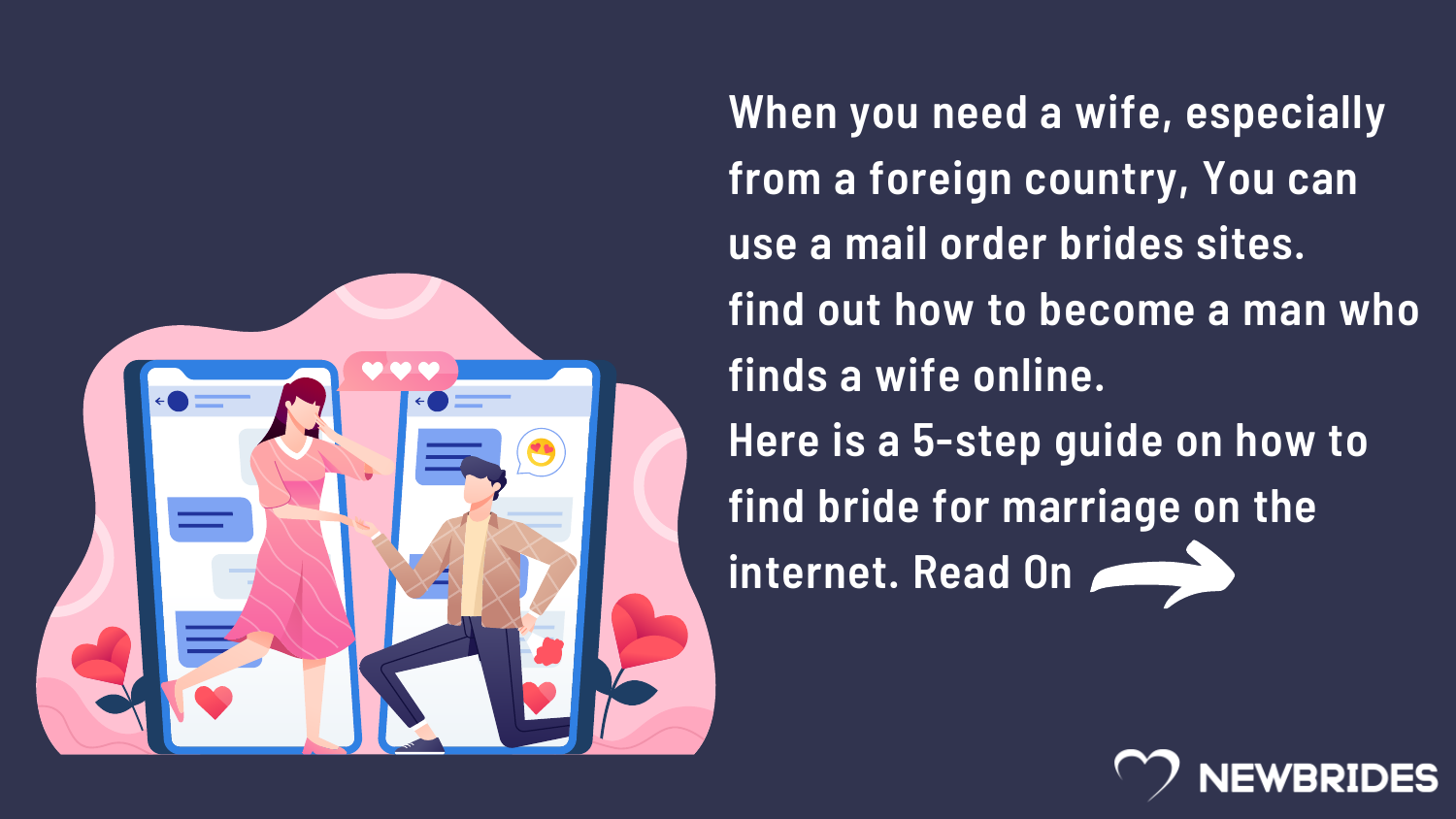# **01 Decide what kind of overseas brides attracts you the most**

- **Asia: China, South Korea, Japan, Philippines, Thailand, Vietnam, Cambodia, India.**
- **Eastern Europe: Russia, Ukraine, Poland, Belarus, Moldova, Czech Republic.**  $\bullet$
- **Latin America: Mexico, Brazil, Colombia, Argentina, Cuba, Dominican Republic.**



**Thanks to the virtually unlimited opportunities for buying a wife online we now have, you can find overseas brides from any corner of the globe.**

**Popular mail order brides regions:**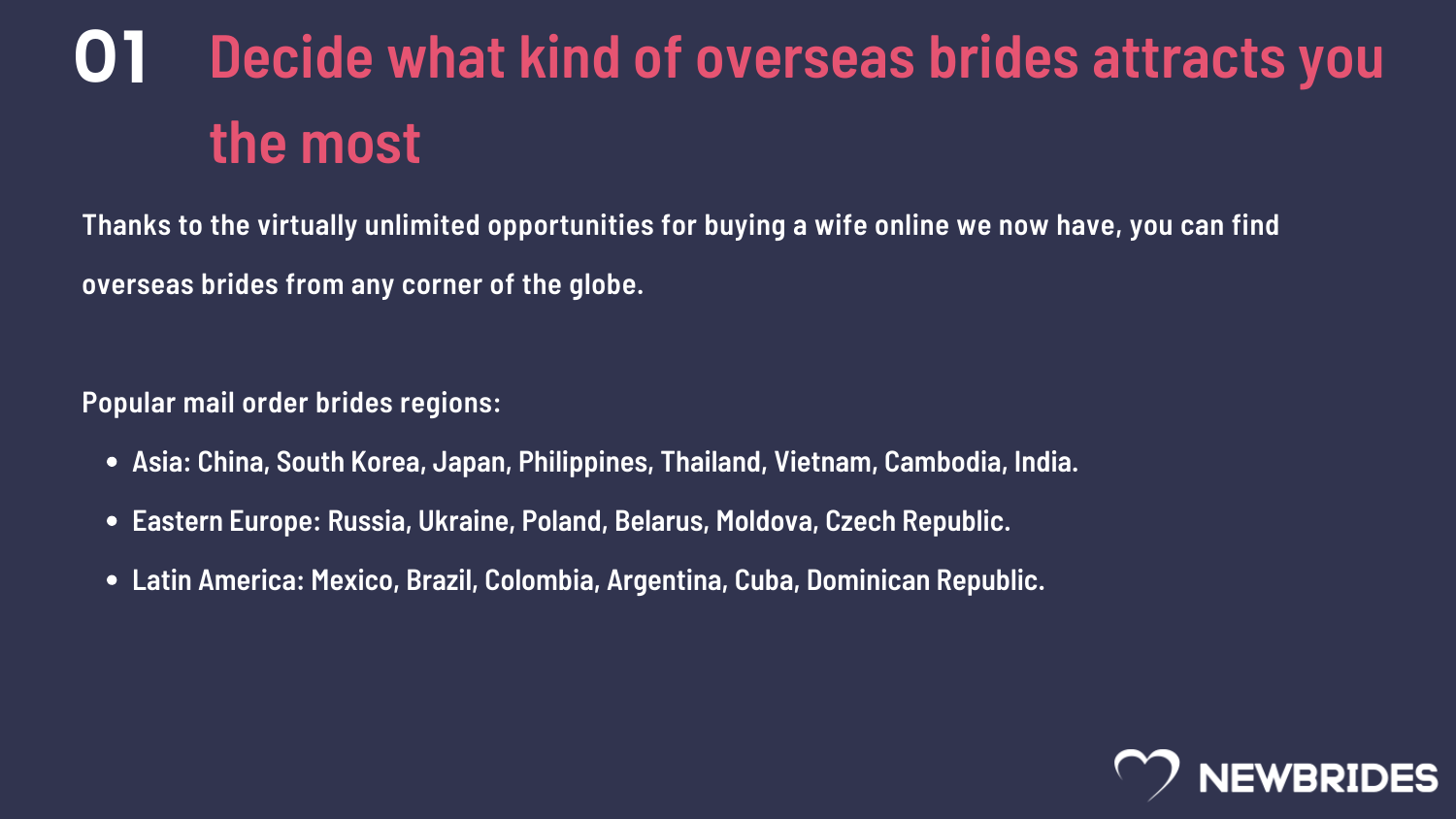# **02 Understand who an internet bride is and whether you can order a wife**

What you can do, and what we actually mean when we say things like "order a wife", is an opportunity to **meet foreign mail oder wives from the comfort of your own house, communicate with them online, and develop a serious relationship on your own terms.**

Then, you can decide when to meet in real life and get married if there is a genuine connection and you want to be together. No one is buying or ordering anyone, and the marriage is strictly consensual for **both parties.**

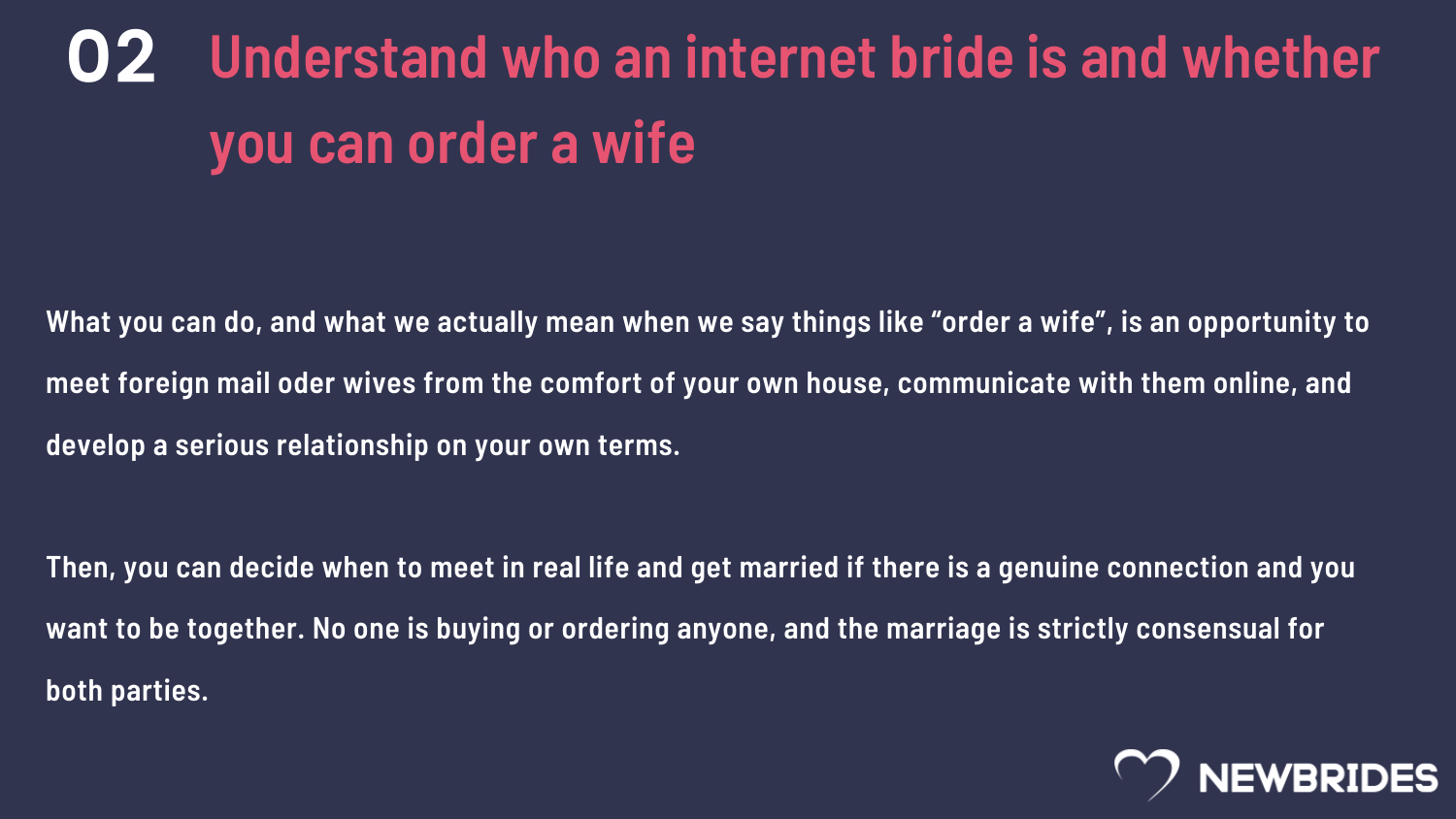#### **03 Find the most reputable mail order brides service**

These are the five things to look for on a dating site when you want to find a foreign wife:

- **Number and quality of the profiles. 1.**
- **Modern design and mobile version of the site. 2.**
- **Variety and cost of communication features. 3.**
- **Presence of success stories/absence of negative reviews. 4.**
- **Availability of customer support. 5.**

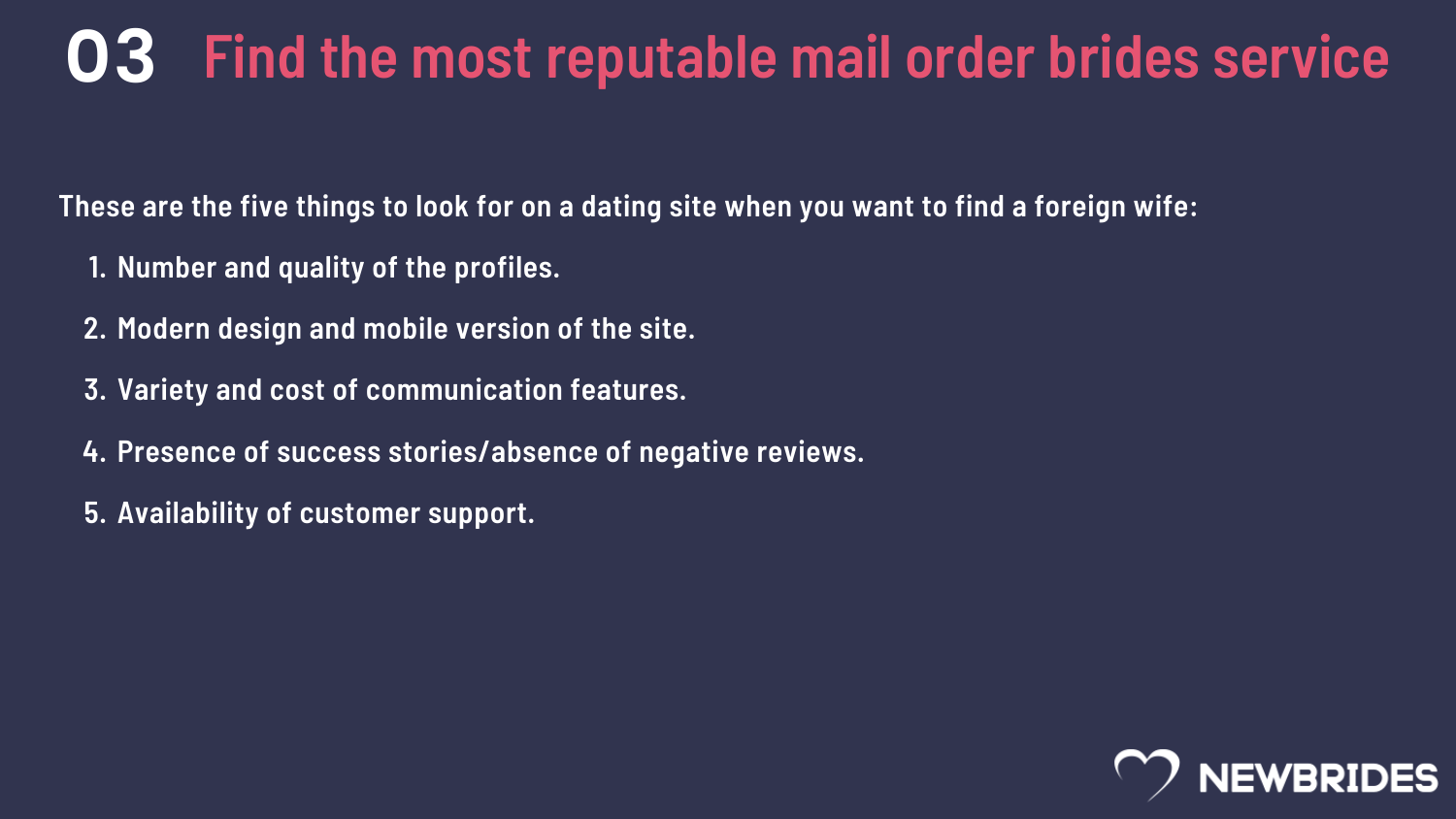#### **04 Reach out to the potential foreign wives**

- **Choose the women who fit your criteria. Try to not limit yourself to just one at first. 1.**
- 2. Start with small talk and graduate to bigger issues. You don't want to scare the ladies away with **deep questions, but you also cannot find a wife by talking about weather and cats for months.**
- 3. Talk about your vision of the family. This is by far the most important thing you need to discuss **when you are looking for a wife.**
- **Utilize the site functionality in full. Most dating sites offer many features like video chat, phone 4. calls, and gift delivery can really make your relationship special.**
- 5. Make your relationship exclusive. It's a good idea to keep your options broad in the beginning, but as **things progress, you need to focus your attention on just one lucky lady.**



**Five essential steps to meet women on dating site:**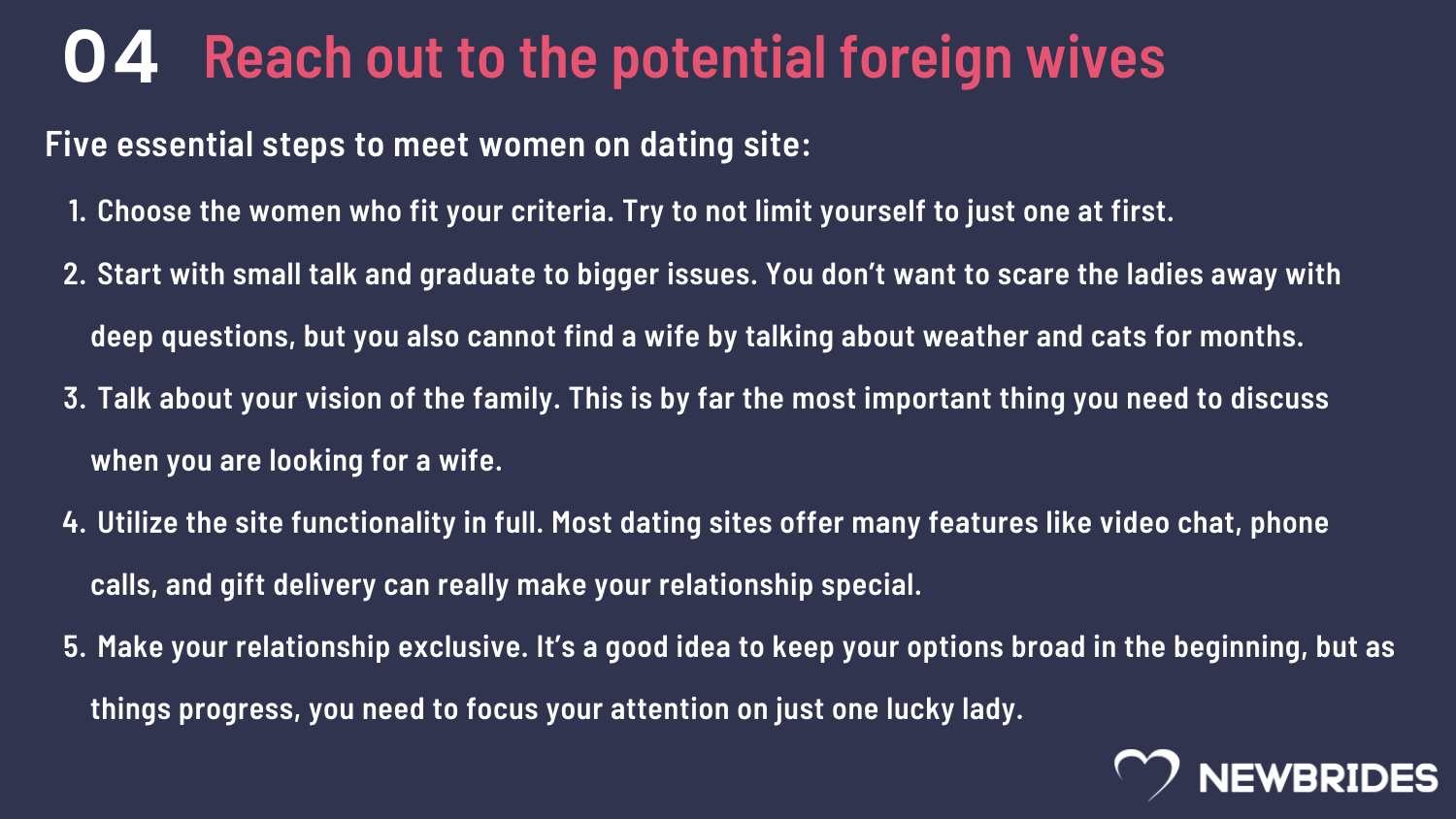You will need to use this time not just to have fun and explore a foreign country, but also to see if your relationship works in a natural environment. It's easy to be charming and sociable online, while an offline romance often proves harder than it looks. Typically, couples meet in real life 6 to 12 months after they **begin their online correspondence. Hopefully, things work perfectly in your situation and your internet bride turns into your real wife!**



# **05 Take your relationship with one of the girls offline**